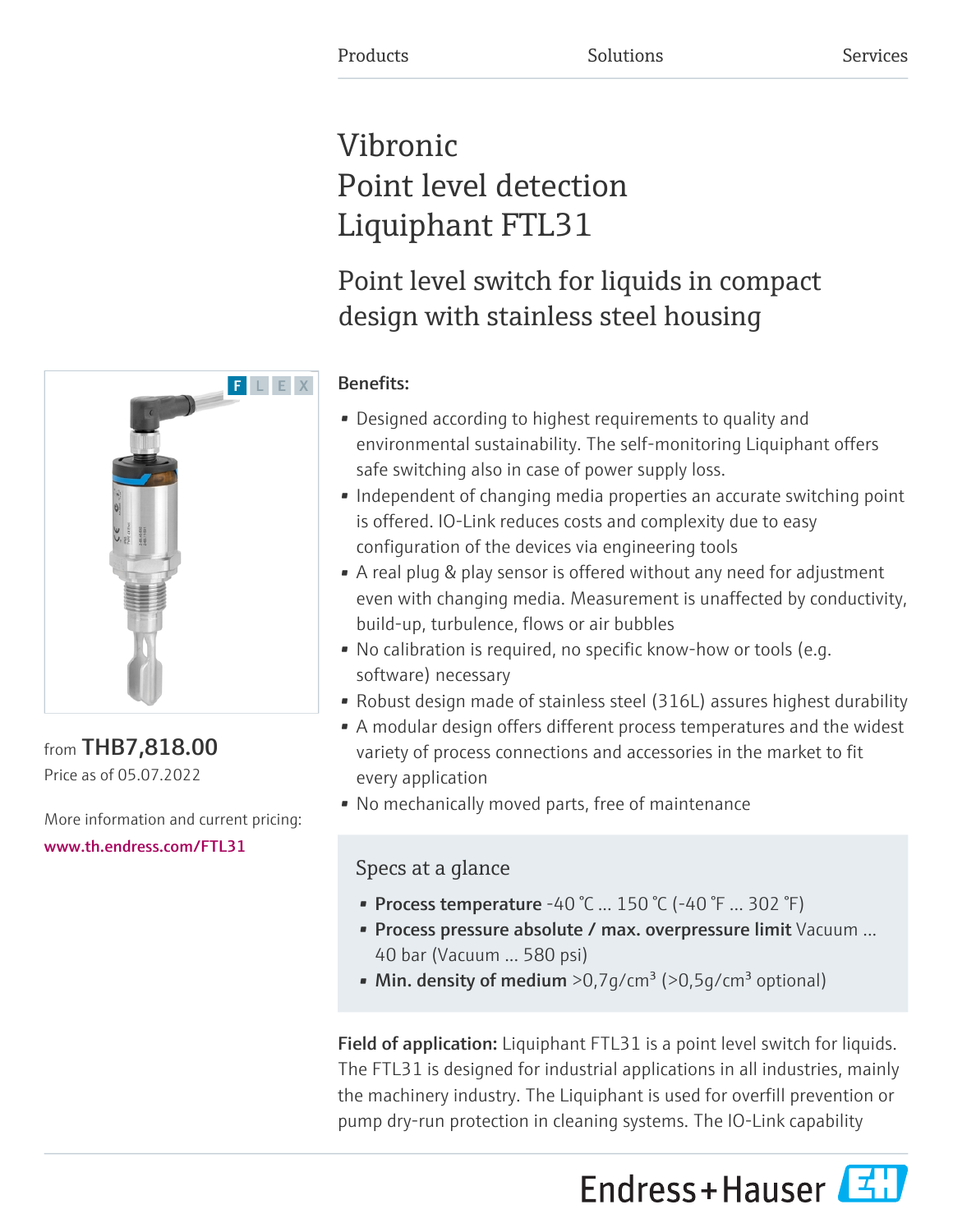allows easy parameter setting. Compact: - Smallest vibronic sensor in the market Safe: - Continuous self-monitoring -Reliable switching independent of media properties Easy: - No calibration - Plug & play -IO-Link connectivity

### Features and specifications

### Point Level / Liquids Measuring principle

Vibration Liquids

Characteristic / Application Level switch for liquids and is used in tanks, vessels and pipes.

#### Supply / Communication

20 ... 253V AC/DC, 2-wire 10 ... 30V DC-PNP 3-wire

#### Ambient temperature

 $-40$  °C  $... 70$  °C (-40 °F ... 158 °F)

#### Process temperature

-40 °C ... 150 °C (-40 °F ... 302 °F)

#### Process pressure absolute / max. overpressure limit

Vacuum ... 40 bar (Vacuum ... 580 psi)

#### Min. density of medium

 $>0,7$ g/cm<sup>3</sup>  $($ >0,5q/cm<sup>3</sup> optional)

#### Main wetted parts

316L